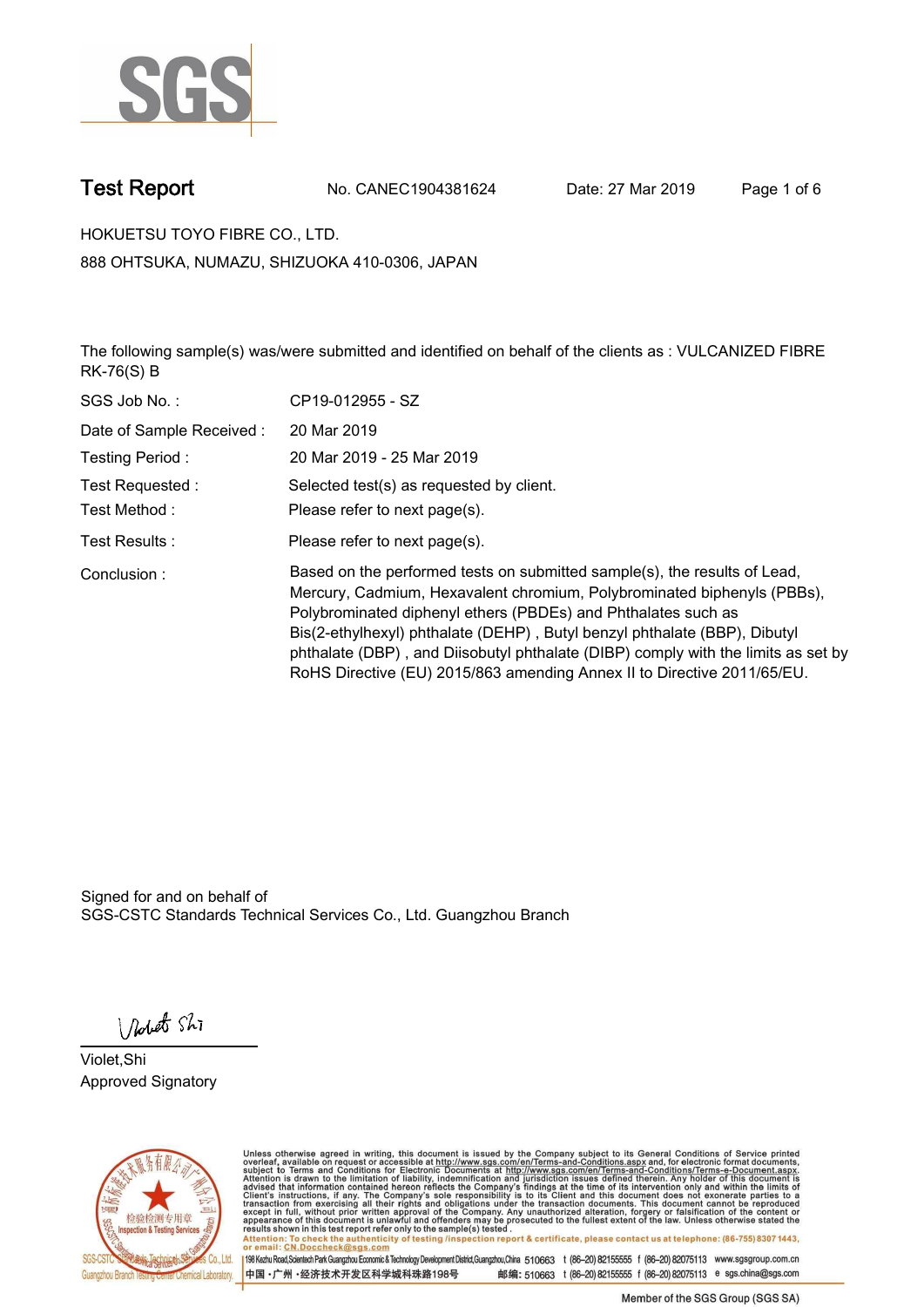

**Test Report. No. CANEC1904381624 Date: 27 Mar 2019. Page 2 of 6.**

**Test Results :.**

**Test Part Description :.**

| Specimen No.    | <b>SGS Sample ID</b> | <b>Description</b> |  |
|-----------------|----------------------|--------------------|--|
| SN <sub>1</sub> | CAN19-043816.018     | Black material     |  |

**Remarks :.(1) 1 mg/kg = 1 ppm = 0.0001%.**

**(2) MDL = Method Detection Limit.**

**(3) ND = Not Detected ( < MDL ).**

**(4) "-" = Not Regulated.**

### **RoHS Directive (EU) 2015/863 amending Annex II to Directive 2011/65/EU.**

**Test Method :. With reference to IEC 62321-4:2013+A1:2017, IEC 62321-5:2013, IEC 62321-7-2:2017 , IEC 62321-6:2015 and IEC 62321-8:2017, analyzed by ICP-OES , UV-Vis and GC-MS ..**

| Test Item(s)               | <u>Limit</u>             | <u>Unit</u> | <b>MDL</b>               | 018       |
|----------------------------|--------------------------|-------------|--------------------------|-----------|
| Cadmium (Cd)               | 100                      | mg/kg       | $\overline{2}$           | <b>ND</b> |
| Lead (Pb)                  | 1,000                    | mg/kg       | $\overline{c}$           | <b>ND</b> |
| Mercury (Hg)               | 1,000                    | mg/kg       | 2                        | <b>ND</b> |
| Hexavalent Chromium (CrVI) | 1,000                    | mg/kg       | 8                        | <b>ND</b> |
| Sum of PBBs                | 1,000                    | mg/kg       | $\overline{\phantom{a}}$ | <b>ND</b> |
| Monobromobiphenyl          |                          | mg/kg       | 5                        | <b>ND</b> |
| Dibromobiphenyl            | $\overline{\phantom{a}}$ | mg/kg       | 5                        | <b>ND</b> |
| Tribromobiphenyl           | ۰                        | mg/kg       | 5                        | <b>ND</b> |
| Tetrabromobiphenyl         |                          | mg/kg       | 5                        | <b>ND</b> |
| Pentabromobiphenyl         | $\overline{\phantom{a}}$ | mg/kg       | 5                        | <b>ND</b> |
| Hexabromobiphenyl          |                          | mg/kg       | 5                        | ND        |
| Heptabromobiphenyl         | $\overline{\phantom{a}}$ | mg/kg       | 5                        | <b>ND</b> |
| Octabromobiphenyl          | $\overline{\phantom{a}}$ | mg/kg       | 5                        | <b>ND</b> |
| Nonabromobiphenyl          |                          | mg/kg       | 5                        | <b>ND</b> |
| Decabromobiphenyl          |                          | mg/kg       | 5                        | <b>ND</b> |
| Sum of PBDEs               | 1,000                    | mg/kg       | $\overline{\phantom{a}}$ | <b>ND</b> |
| Monobromodiphenyl ether    |                          | mg/kg       | 5                        | <b>ND</b> |
| Dibromodiphenyl ether      | ۰                        | mg/kg       | 5                        | <b>ND</b> |
| Tribromodiphenyl ether     | -                        | mg/kg       | 5                        | <b>ND</b> |
| Tetrabromodiphenyl ether   |                          | mg/kg       | 5                        | <b>ND</b> |
| Pentabromodiphenyl ether   |                          | mg/kg       | 5                        | <b>ND</b> |
|                            |                          |             |                          |           |



Unless otherwise agreed in writing, this document is issued by the Company subject to its General Conditions of Service printed<br>overleaf, available on request or accessible at http://www.sgs.com/en/Terms-and-Conditions.asp Attention: To check the authenticity of testing /inspection report & certificate, please contact us at telephone: (86-755) 8307 1443,<br>Attention: To check the authenticity of testing /inspection report & certificate, please

198 Kezhu Road,Scientech Park Guangzhou Economic & Technology Development District,Guangzhou,China 510663 t (86-20) 82155555 f (86-20) 82075113 www.sgsgroup.com.cn 邮编: 510663 t (86-20) 82155555 f (86-20) 82075113 e sgs.china@sgs.com 中国·广州·经济技术开发区科学城科珠路198号

Member of the SGS Group (SGS SA)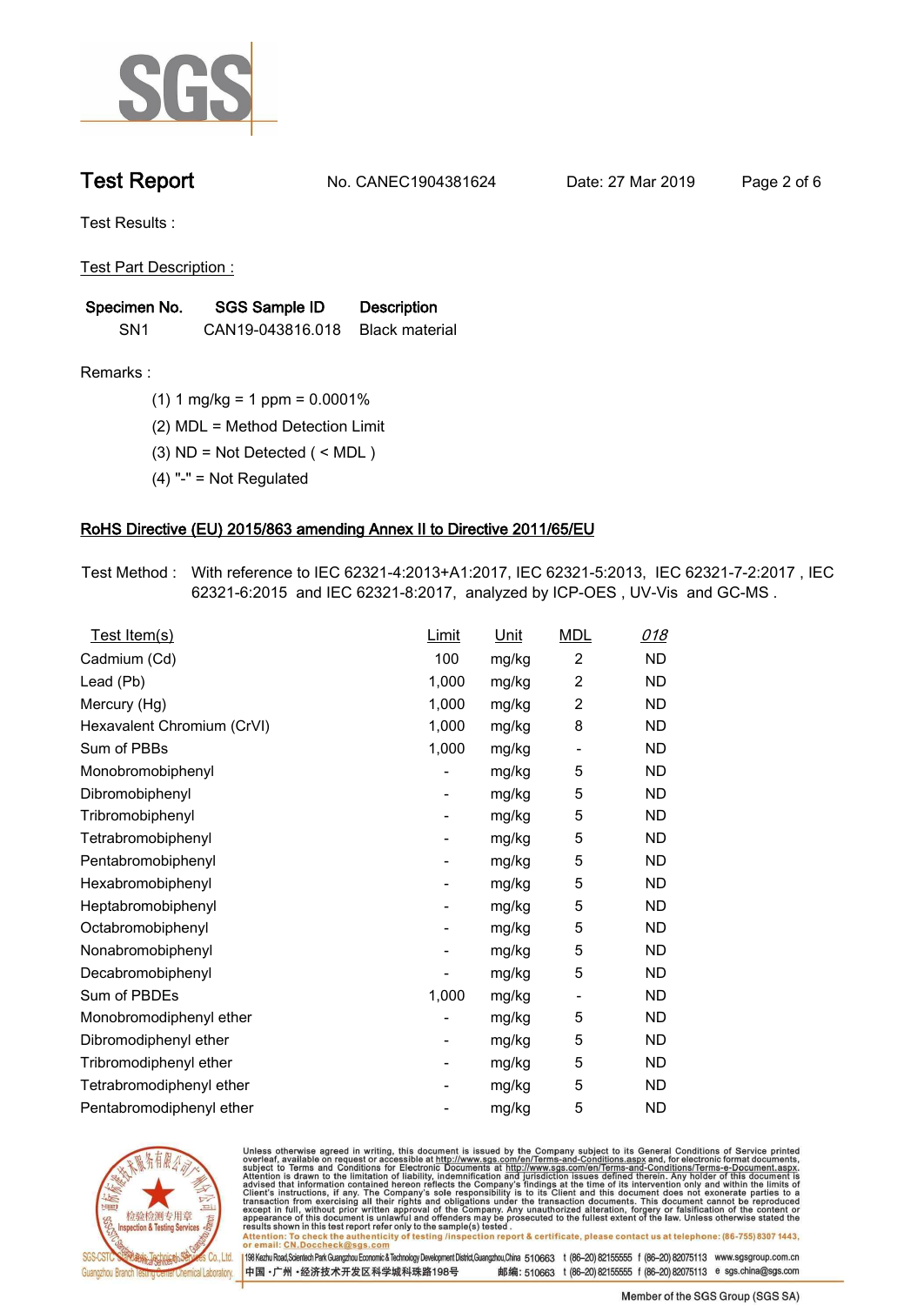

| <b>Test Report</b>                  | No. CANEC1904381624 | Date: 27 Mar 2019 |            | Page 3 of 6 |  |
|-------------------------------------|---------------------|-------------------|------------|-------------|--|
| Test Item(s)                        | Limit               | Unit              | <b>MDL</b> | 018         |  |
| Hexabromodiphenyl ether             | -                   | mg/kg             | 5          | <b>ND</b>   |  |
| Heptabromodiphenyl ether            | -                   | mg/kg             | 5          | <b>ND</b>   |  |
| Octabromodiphenyl ether             | ۰                   | mg/kg             | 5          | <b>ND</b>   |  |
| Nonabromodiphenyl ether             | Ξ.                  | mg/kg             | 5          | <b>ND</b>   |  |
| Decabromodiphenyl ether             | ٠                   | mg/kg             | 5          | <b>ND</b>   |  |
| Dibutyl phthalate (DBP)             | 1.000               | mg/kg             | 50         | <b>ND</b>   |  |
| Butyl benzyl phthalate (BBP)        | 1,000               | mg/kg             | 50         | <b>ND</b>   |  |
| Bis (2-ethylhexyl) phthalate (DEHP) | 1.000               | mg/kg             | 50         | <b>ND</b>   |  |
| Diisobutyl Phthalates (DIBP)        | 1.000               | mg/kg             | 50         | <b>ND</b>   |  |

**Notes :.**

**(1) The maximum permissible limit is quoted from RoHS Directive (EU) 2015/863.IEC 62321 series is equivalent to EN 62321 series** 

**http://www.cenelec.eu/dyn/www/f?p=104:30:1742232870351101::::FSP\_ORG\_ID,FSP\_LANG\_ID:12586 37,25.**



Unless otherwise agreed in writing, this document is issued by the Company subject to its General Conditions of Service printed<br>overleaf, available on request or accessible at http://www.sgs.com/en/Terms-and-Conditions.asp Attention: To check the authenticity of testing /inspection report & certificate, please contact us at telephone: (86-755) 8307 1443,<br>Attention: To check the authenticity of testing /inspection report & certificate, please

198 Kezhu Road,Scientech Park Guangzhou Economic & Technology Development District,Guangzhou,China 510663 t (86-20) 82155555 f (86-20) 82075113 www.sgsgroup.com.cn 中国·广州·经济技术开发区科学城科珠路198号 邮编: 510663 t (86-20) 82155555 f (86-20) 82075113 e sgs.china@sgs.com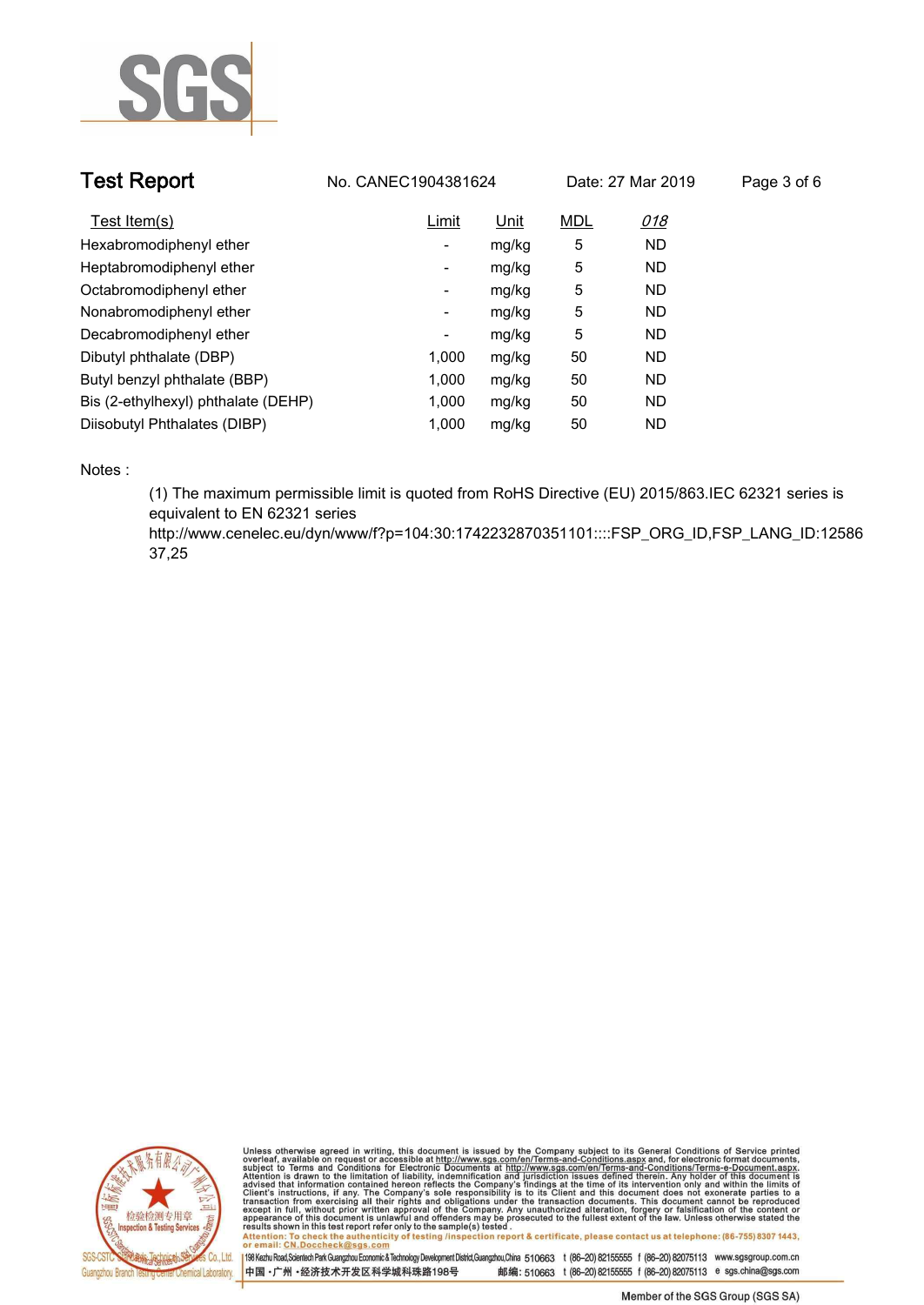

**Test Report. No. CANEC1904381624 Date: 27 Mar 2019. Page 4 of 6.**

## **ATTACHMENTS Pb/Cd/Hg/Cr6+/PBBs/PBDEs Testing Flow Chart**

**1) These samples were dissolved totally by pre-conditioning method according to below flow chart. (Cr6+ and PBBs/PBDEs test method excluded).**





Unless otherwise agreed in writing, this document is issued by the Company subject to its General Conditions of Service printed<br>overleaf, available on request or accessible at http://www.sgs.com/en/Terms-and-Conditions.asp résults shown in this test report refer only to the sample(s) tésted .<br>Attention: To check the authenticity of testing /inspection report & certificate, please contact us at telephone: (86-755) 8307 1443,<br>or email: <u>CN.Doc</u>

198 Kezhu Road,Scientech Park Guangzhou Economic & Technology Development District,Guangzhou,China 510663 t (86-20) 82155555 f (86-20) 82075113 www.sgsgroup.com.cn 邮编: 510663 t (86-20) 82155555 f (86-20) 82075113 e sgs.china@sgs.com 中国·广州·经济技术开发区科学城科珠路198号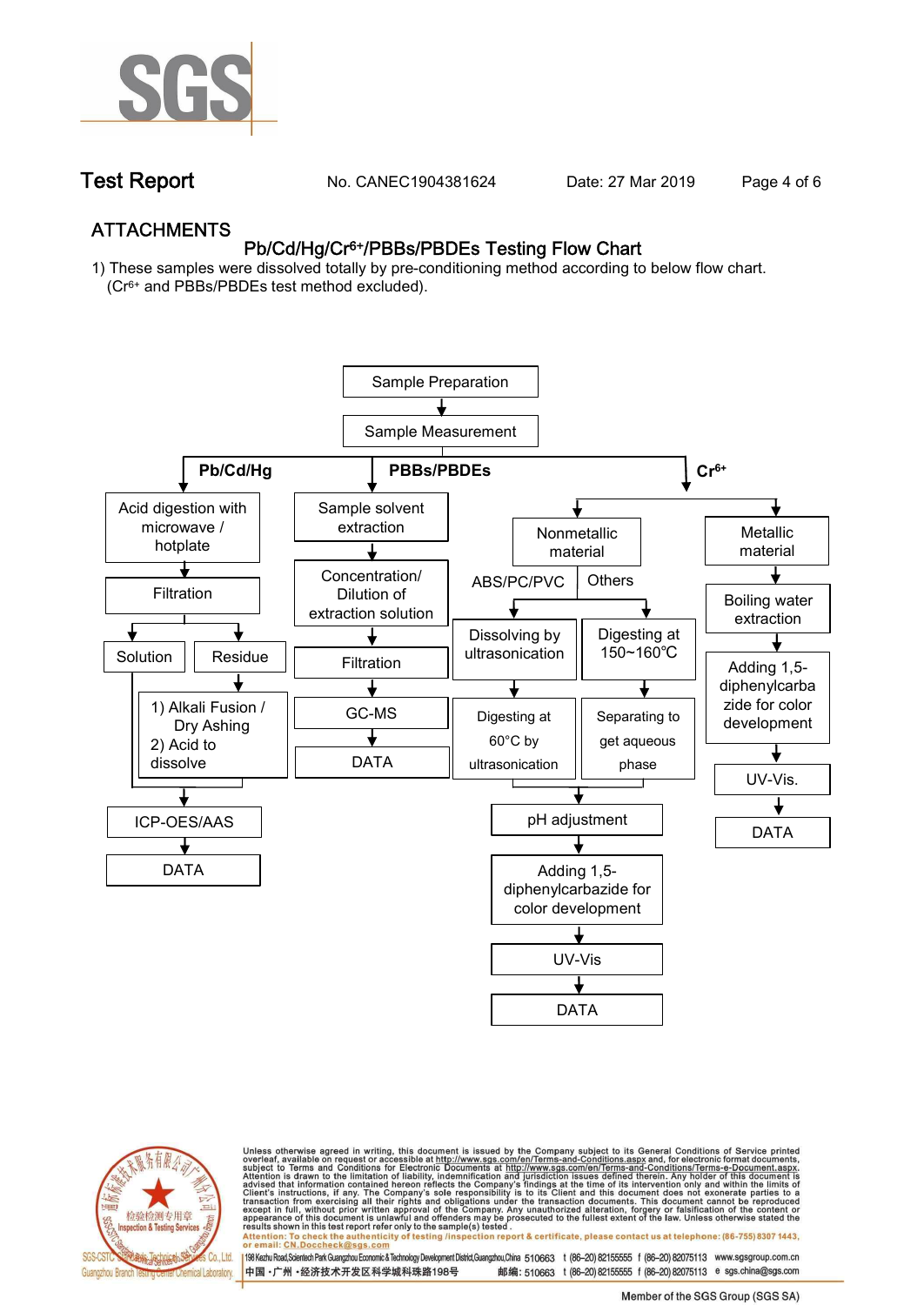

**Test Report. No. CANEC1904381624 Date: 27 Mar 2019. Page 5 of 6.**

# **ATTACHMENTS Phthalates Testing Flow Chart**





Unless otherwise agreed in writing, this document is issued by the Company subject to its General Conditions of Service printed<br>overleaf, available on request or accessible at http://www.sgs.com/en/Terms-and-Conditions.asp results shown in this test report refer only to the sample(s) tested .<br>Attention: To check the authenticity of testing /inspection report & certificate, please contact us at telephone: (86-755) 8307 1443,<br>or email: <u>CN.Doc</u>

198 Kezhu Road,Scientech Park Guangzhou Economic & Technology Development District,Guangzhou,China 510663 t (86-20) 82155555 f (86-20) 82075113 www.sgsgroup.com.cn 中国·广州·经济技术开发区科学城科珠路198号 邮编: 510663 t (86-20) 82155555 f (86-20) 82075113 e sgs.china@sgs.com